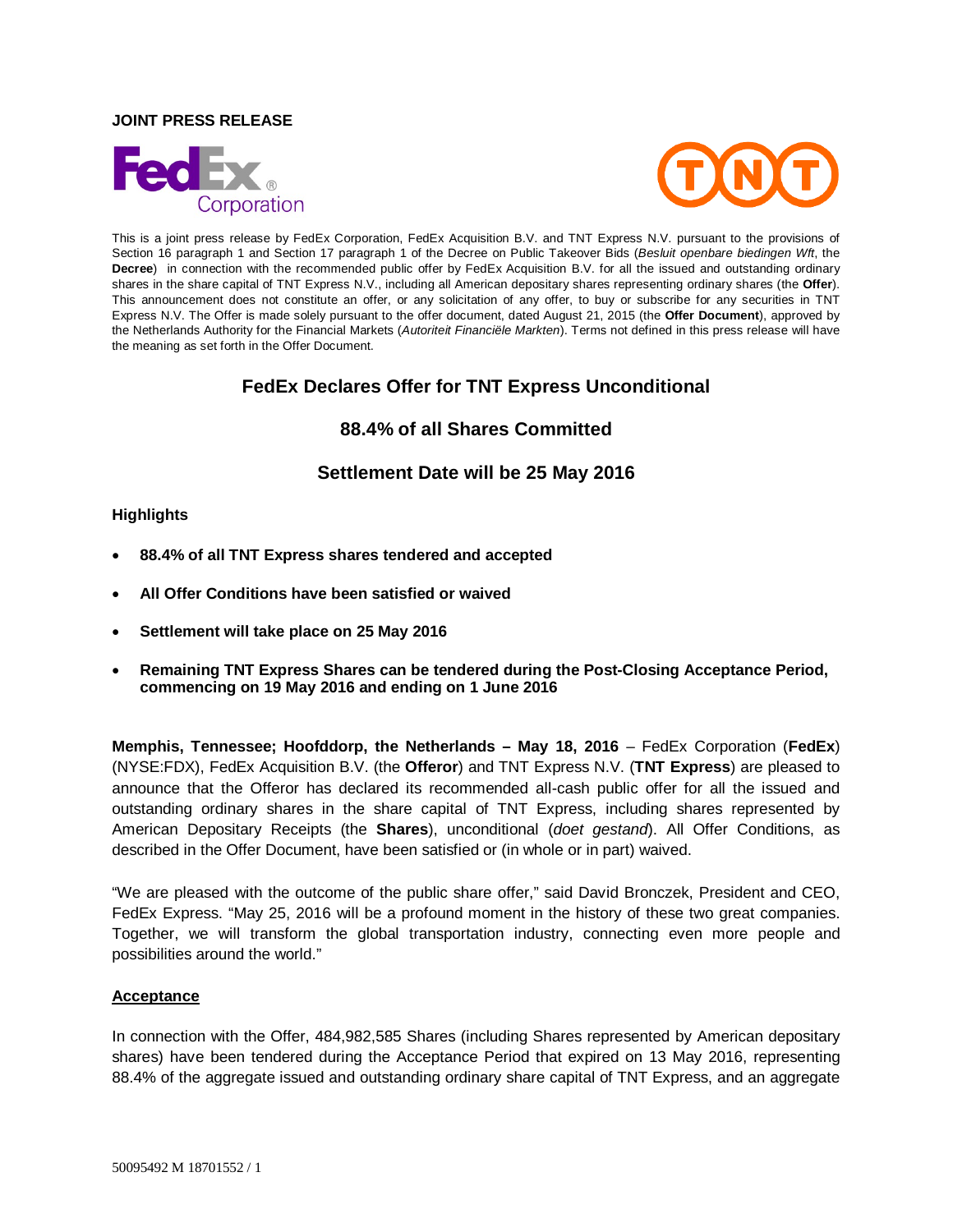value of €3,879,860,680 (at an Offer Price of €8.00 (eight euro) in cash per Share). No treasury shares are held by TNT Express.

## **Settlement**

With reference to the Offer Document, published on 21 August 2015, holders of Ordinary Shares who accepted the Offer shall receive an amount in cash of €8.00 (eight euro) (the **Offer Price**) and holders of ADSs who accepted the Offer shall receive a cash amount equal to the U.S. dollar equivalent of the Offer Price, calculated by the Offeror using the spot market exchange rate for the U.S. dollar against the euro published on Bloomberg at noon New York time on the day immediately prior to the date on which funds are received by Citibank, N.A. (the **ADS Tender Agent**), in its capacity as ADS Tender Agent to pay for the ADSs following the Unconditional Date.

Payment of the Offer Price will occur on 25 May 2016 (the **Settlement Date**). The Offeror currently does not hold any Shares. Following the Settlement of the Offer, the Offeror will hold at least 484,982,585 Shares, representing 88.4% of the issued and outstanding share capital of TNT Express.

## **Post-Closing Acceptance Period**

The Offeror hereby announces that Shareholders, including holders of ADSs, who have not yet tendered their Shares under the Offer will have the opportunity to tender their Shares, under the same terms and conditions applicable to the Offer, in a Post-Closing Acceptance Period (*na-aanmeldingstermijn*) commencing at 09:00 hours Amsterdam time on 19 May 2016 and expiring at 17:40 hours Amsterdam time (11:40 hours New York time) on 1 June 2016 (the **Post-Closing Acceptance Period**). The Offeror has agreed that it will accept valid tender of book-entry ADSs until 17:00 hours New York time on 1 June 2016.

During the Post-Closing Acceptance Period, Shareholders have no right to withdraw Shares from the Offer, regardless whether their Shares have been validly tendered (or defectively tendered, provided that such defect has been waived by the Offeror) during the Acceptance Period or the Post-Closing Acceptance Period. A notice of guaranteed delivery will not be an effective means of tendering ADSs during the Post-Closing Acceptance Period.

The Offeror will publicly announce the results of the Post-Closing Acceptance Period and the total amount and total percentage of Shares held by it in accordance with Article 17, paragraph 4 of the Decree ultimately on the 3rd (third) Dutch Business Day following the last day of the Post-Closing Acceptance Period.

The Offeror will continue to accept for payment all Shares (including ADSs) validly tendered (or defectively tendered, provided that such defect has been waived by the Offeror) during the Post-Closing Acceptance Period and shall pay for such Shares (including ADSs) as soon as reasonably possible and, in any event no later than on the 5th (fifth) Dutch Business Day following the last day of the Post-Closing Acceptance Period.

## **Buy-Out**

If, following the Settlement Date, and the Post-Closing Acceptance Period, the Offeror and/or its Affiliates, have acquired 95% (ninety-five per cent) or more of the aggregate issued and outstanding ordinary share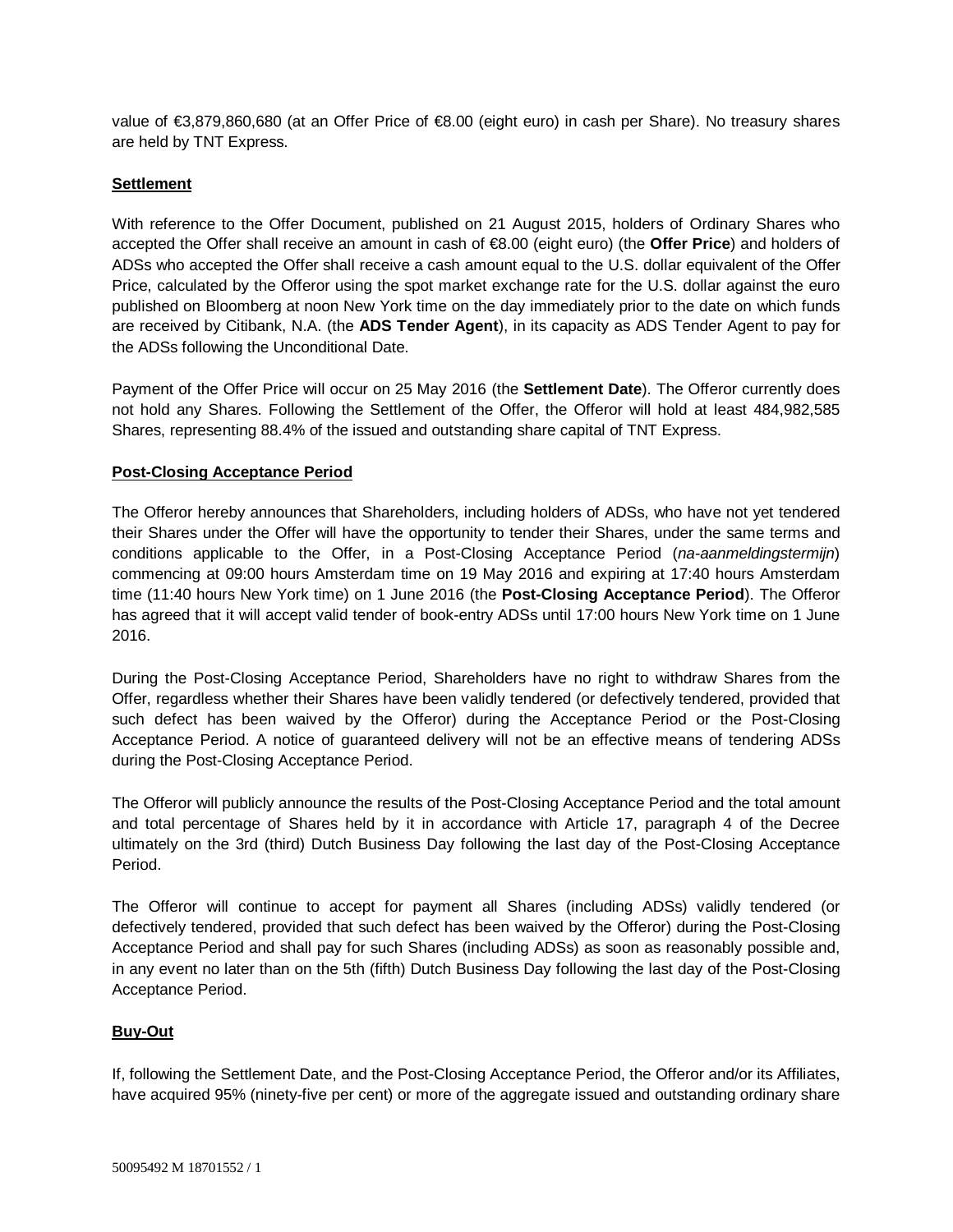capital (*geplaatst en uitstaand gewoon kapitaal*) of TNT Express, the Offeror will, as soon as possible, initiate a buy-out procedure (*uitkoopprocedure*) in accordance with Article 2:92a or 2:201a of the Dutch Civil Code and/or a takeover buy-out procedure in accordance with Article 2:359c of the Dutch Civil Code in order to acquire the remaining Shares not tendered and not held by the Offeror or TNT Express.

## **Asset Sale and Liquidation**

If, following the Settlement Date, the Post-Closing Acceptance Period and a Minority Exit Opportunity, the Offeror and/or its Affiliates, have acquired less than 95% (ninety-five per cent) of the issued and outstanding ordinary share capital (*geplaatst en uitstaand gewoon kapitaal*) of TNT Express, the Offeror may choose to implement the Asset Sale and Liquidation of TNT Express. Reference is made to Section 6.16.3 (*Asset Sale and Liquidation*) of the Offer Document.

Remaining Shareholders who do not wish to tender their shares should carefully review Section 6.16.3 of the Offer Document and particularly note that if the Offeror elects to implement the Asset Sale and Liquidation and a Shareholder did not tender its Shares under the Offer, such Shareholder will receive the same amount of the Offer Price per Share that it would have received had it tendered its Shares under the Offer, without any interest being paid on such amount and with such amount being subject to any required withholding taxes and costs related to such Asset Sale and Liquidation.

The withholding taxes and other taxes, if any, imposed on such Shareholder may be different from, and greater than, the taxes imposed upon a Shareholder that tenders its Shares under the Offer. Consequently, if the Asset Sale is pursued, the net amount received by a Shareholder for Shares that are not tendered under the Offer (and who remains a Shareholder up to and including the time of the Asset Sale and any subsequent liquidation) will depend upon such Shareholder's individual tax circumstances and the amount of any required withholding or other taxes, as further described in Section 11.1.8 (*Asset Sale and Liquidation*) of the Offer Document. With respect to the Shareholder Distribution, Dutch dividend withholding tax will be due at a rate of 15% (fifteen per cent) to the extent that Shareholder Distributions exceed the average paid-in capital of those Shares as recognized for purposes of Dutch dividend withholding tax.

## **Delisting**

FedEx and TNT Express will seek to procure the delisting of the Shares from Euronext Amsterdam as soon as possible, and the termination of the listing agreement between TNT Express and Euronext Amsterdam in relation to the listing of the Shares. TNT Express also intends to terminate the ADS Deposit Agreement between TNT Express and the U.S. Depositary upon such delisting. These actions may adversely affect the liquidity and market value of any listed Shares not tendered. Reference is made to Section 6.14 (*Liquidity and delisting*) and Section 6.15 (*Termination Deposit Agreement*) of the Offer Document.

## **Further implications of the Offer being declared unconditional**

Remaining Shareholders who do not wish to tender their Shares in the Post-Closing Acceptance Period should carefully review the sections of the Offer Document that further explain the intentions of the Offeror and/or FedEx, such as (but not limited to) Sections 6.13 *(Intentions following the Offer being declared unconditional*) up to and including 6.16.6 (*Other measures*), which describe certain implications to which they may become subject with their continued shareholding in TNT Express.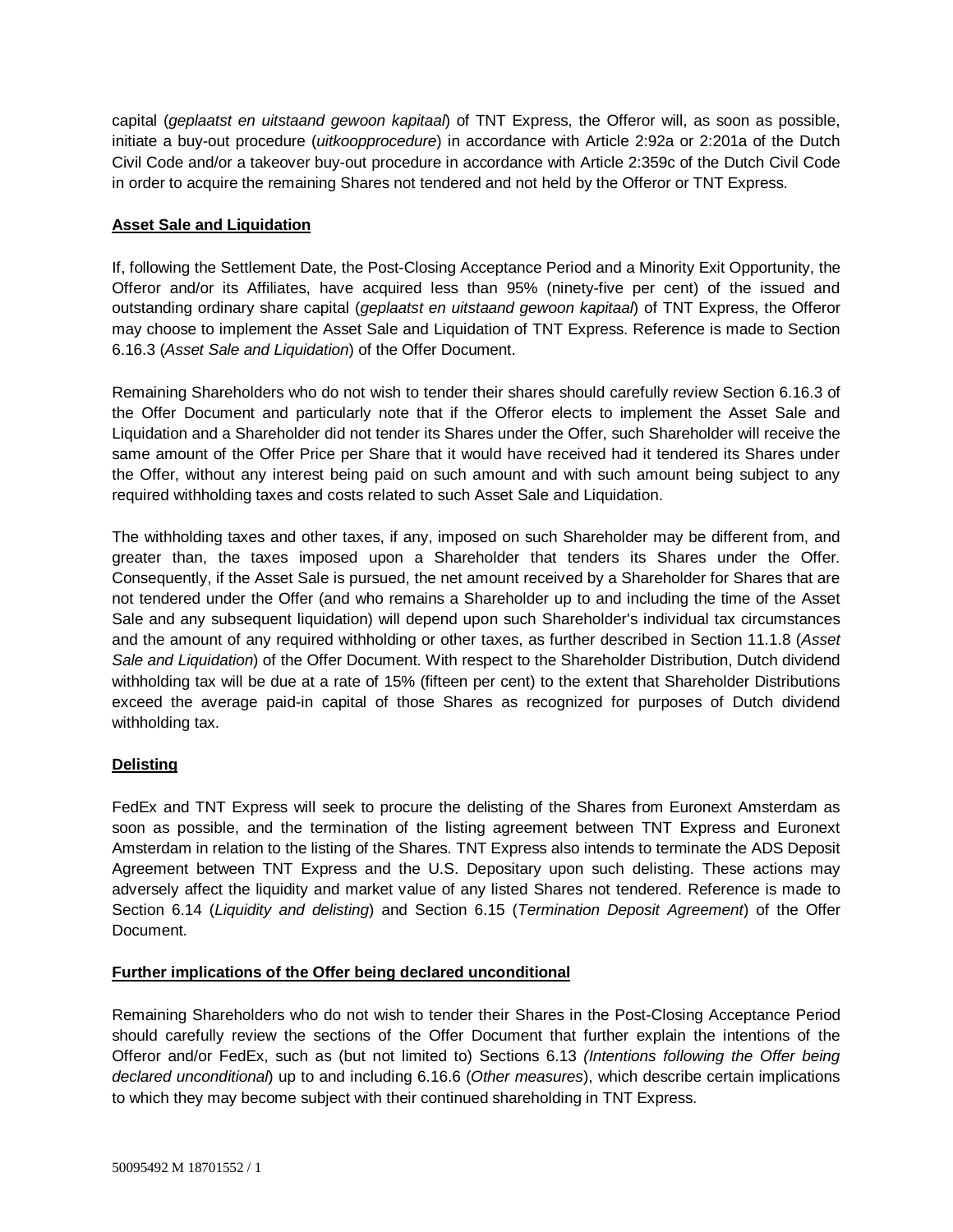## **Announcements**

Any further announcements in relation to the Offer will be issued by press release. Any joint press release issued by the Offeror and TNT Express will be made available on the websites of FedEx (http://investors.fedex.com) and TNT Express (www.tnt.com/corporate). Subject to any applicable requirements of the applicable rules and without limiting the manner in which the Offeror may choose to make any public announcement, the Offeror will have no obligation to communicate any public announcement other than as described above.

## **Further information**

This announcement contains selected, condensed information regarding the Offer and does not replace the Offer Document and/or the Position Statement. The information in this announcement is not complete and additional information is contained in the Offer Document and the Position Statement.

Digital copies of the Offer Document are available on the website of TNT Express at http://www.tnt.com/corporate/en/site/home/investors/fedex\_offer.html and on the website of FedEx at http://investors.fedex.com. Such websites do not constitute a part of, and are not included or referred to in, the Offer Document. Copies of the Offer Document are also available free of charge from TNT Express, the Settlement Agent, ADS Tender Agent and the Information Agent at the addresses mentioned below.

## TNT Express:

## **TNT EXPRESS N.V.**

Address: Taurusavenue 111, 2132 LS Hoofddorp, P.O. box 13000, 1100 KG Amsterdam, The **Netherlands** Telephone: +31 88 393 9500 Fax: +31 88 393 3000 E-mail: investor.relations@tnt.com

## The Settlement Agent:

## **ING BANK N.V.**

Address: Foppingadreef 7, 1102 BD Amsterdam, The Netherlands Telephone: + 31 20 563 6619 and +31 20 563 6546 Fax: + 31 20 563 6959 E-mail: iss.pas@ing.nl

## The ADS Tender Agent:

## **CITIBANK, N.A.**

Address: c/o Voluntary Corporate Actions, P.O. Box 43011, Providence, RI 02940-3011, United States of America Telephone: +1 800 308 7887

## The Information Agent:

# **GEORGESON EUROPE**

Address: Westplein 11, 3016 BM Rotterdam, The Netherlands Telephone: European Toll Free Helpline: 00800-3915-3915 American Toll Free Helpline: +1 800 561 2871 Email: tnt@georgeson.com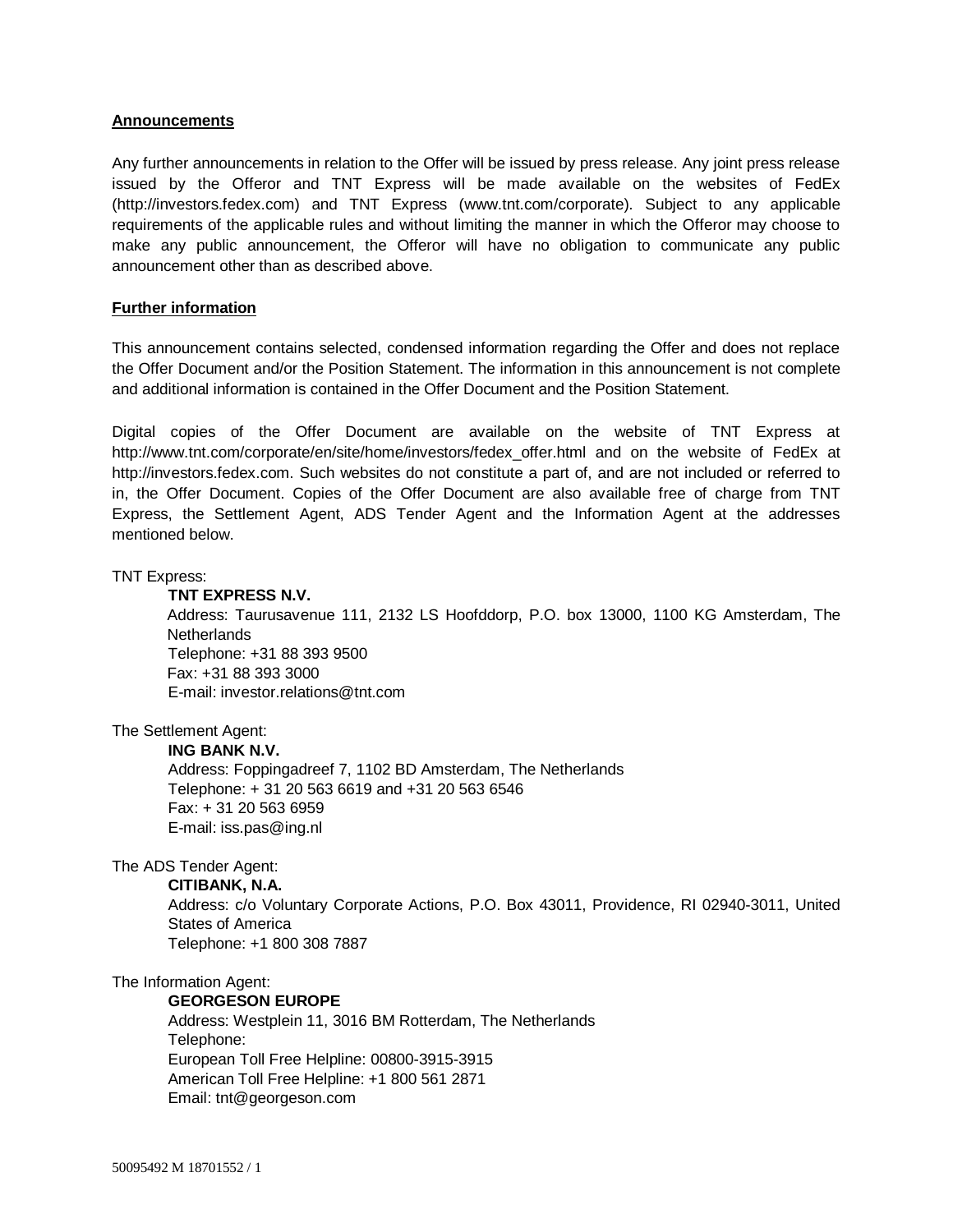## **About FedEx Corp.**

FedEx provides customers and businesses worldwide with a broad portfolio of transportation, ecommerce and business services. With annual revenues of \$49 billion, the company offers integrated business applications through operating companies competing collectively and managed collaboratively, under the respected FedEx brand. Consistently ranked among the world's most admired and trusted employers, FedEx inspires its more than 340,000 team members to remain "absolutely, positively" focused on safety, the highest ethical and professional standards and the needs of their customers and communities. For more information, please visit www.fedex.com or contact:

## **Media**

Patrick Fitzgerald Phone +1 901 818 7300 Email: patrick.fitzgerald@fedex.com

#### **Media Contact – Europe** Michelle Fresco

Burson-Marsteller Mobile +31 (0)70 3021191 Email: michelle.fresco@bm.com

**FedEx Investor Relations**  Mickey Foster Phone +1 901 818 7468 Email: mickey.foster@fedex.com

## **About TNT Express**

TNT Express is one of the world's largest express delivery companies. On a daily basis, TNT Express delivers close to one million consignments ranging from documents and parcels to palletised freight. The company operates road and air transportation networks in Europe, the Middle East and Africa, Asia-Pacific and the Americas. TNT Express made €6.9 billion in revenue in 2015. For more information, please visit www.tnt.com/corporate or contact:

## **Media**

Cyrille Gibot (TNT Express) Phone +31 88 393 9390 Mobile +31 65 113 3104 Email: cyrille.gibot@tnt.com

**Investor Relations** Gerard Wichers Phone +31 88 393 9500 Email: gerard.wichers@tnt.com

## **Notice to US holders of TNT Express Shares**

The Offer is being made for the securities of TNT Express, a public limited liability company incorporated under Dutch Law, and is subject to Dutch disclosure and procedural requirements, which are different from those of the United States. The Offer is being made in the United States in compliance with Section 14(e) of the U.S. Securities Exchange Act of 1934, as amended (the **U.S. Exchange Act**), and the rules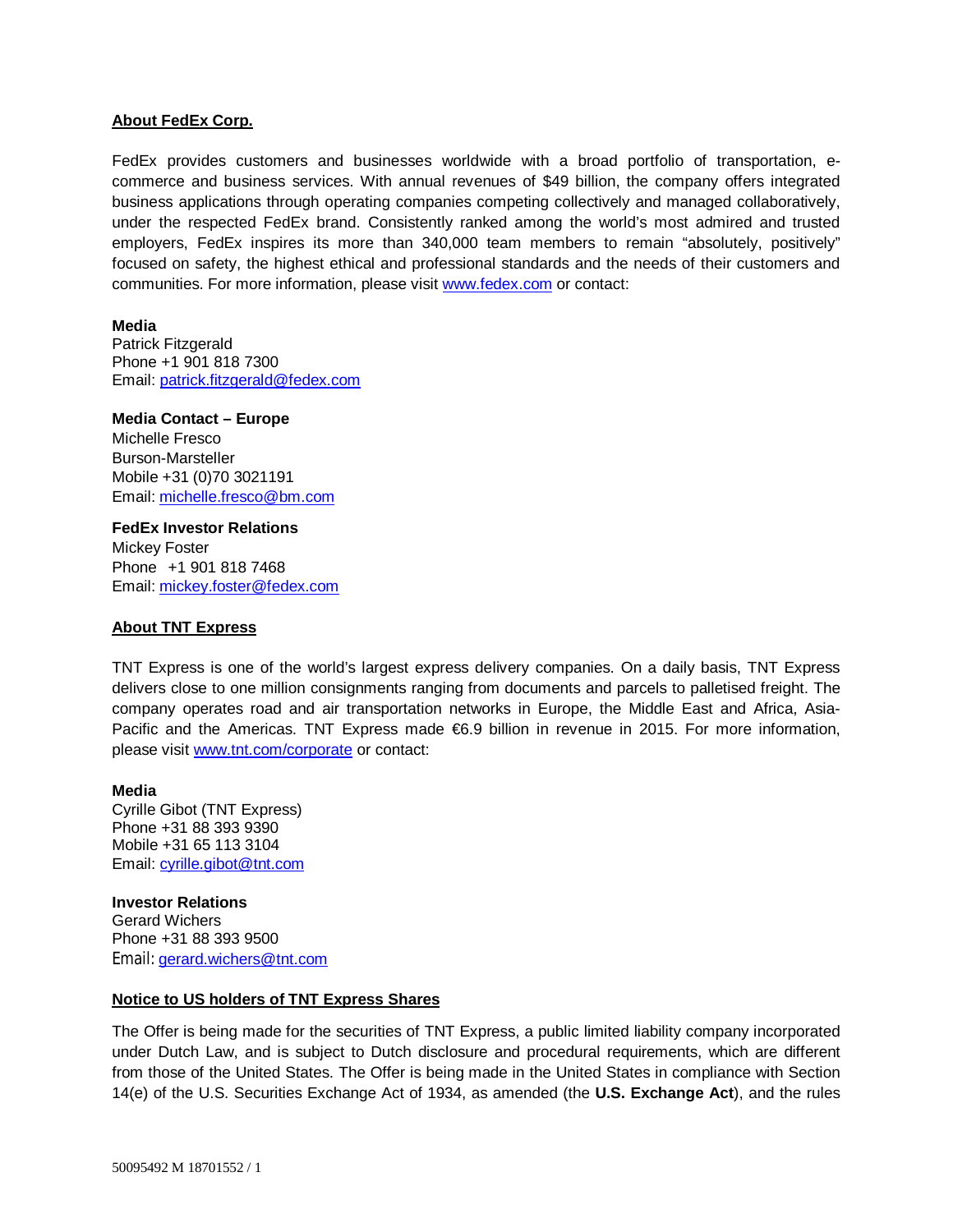and regulations promulgated thereunder, including Regulation 14E, and is subject to the exemptions provided by Rule 14d-1(d) under the U.S. Exchange Act and otherwise in accordance with the requirements of Dutch law. Accordingly, the Offer is subject to certain disclosure and other procedural requirements, including with respect to the Offer timetable and settlement procedures that are different from those applicable under U.S. domestic tender offer procedures and laws.

The receipt of cash pursuant to the Offer by a U.S. holder of TNT Express shares may be a taxable transaction for U.S. federal income tax purposes and under applicable state and local, as well as foreign and other, tax laws. Each holder of TNT Express shares is urged to consult his or her independent professional advisor immediately regarding the tax consequences of acceptance of the Offer.

It may be difficult for U.S. holders of TNT Express shares to enforce their rights and claims arising out of the U.S. federal securities laws, since TNT Express is located in a country other the United States, and some or all of its officers and directors may be residents of a country other than the United States. U.S. holders of TNT Express shares may not be able to sue a non-U.S. company or its officers or directors in a non-U.S. court for violations of U.S. securities laws. Further, it may be difficult to compel a non-U.S. company and its affiliates to subject themselves to a U.S. court's judgment.

To the extent permissible under applicable law or regulation, including Rule 14e-5 of the U.S. Exchange Act, in accordance with normal Dutch practice, FedEx and its affiliates or broker (acting as agent for FedEx or its affiliates, as applicable) may from time to time after the date hereof, and other than pursuant to the Offer, directly or indirect purchase, or arrange to purchase, ordinary shares of TNT Express that are the subject of the Offer or any securities that are convertible into, exchangeable for or exercisable for such shares. These purchases may occur either in the open market at prevailing prices or in private transactions at negotiated prices. In no event will any such purchases be made for a price per share that is greater than the Offer price. To the extent information about such purchases or arrangements to purchase is made public in The Netherlands, such information will be disclosed by means of a press release or other means reasonably calculated to inform U.S. shareholders of TNT Express of such information. No purchases will be made outside the Offer in the United States by or on behalf of FedEx. In addition, the financial advisors to FedEx may also engage in ordinary course trading activities in securities of TNT Express, which may include purchases or arrangements to purchase such securities.

## **Restrictions**

The distribution of this press release may, in some countries, be restricted by law or regulation. Accordingly, persons who come into possession of this document should inform themselves of and observe these restrictions. To the fullest extent permitted by applicable law, FedEx and TNT Express disclaim any responsibility or liability for the violation of any such restrictions by any person. Any failure to comply with these restrictions may constitute a violation of the securities laws of that jurisdiction. Neither FedEx, nor TNT Express, nor any of their advisors assumes any responsibility for any violation by any of these restrictions. Any TNT Express shareholder who is in any doubt as to his or her position should consult an appropriate professional advisor without delay.

The information in this press release is not intended to be complete. For further information reference is made to the Offer Document. This announcement is for information purposes only and does not constitute an offer or an invitation to acquire or dispose of any securities or investment advice or an inducement to enter into investment activity. In addition, the Offer made pursuant to the Offer Document is not being made in any jurisdiction in which the making or acceptance thereof would not be in compliance with the securities or other laws or regulations of such jurisdiction or would require any registration, approval or filing with any regulatory authority not expressly contemplated by the terms of the Offer Document.